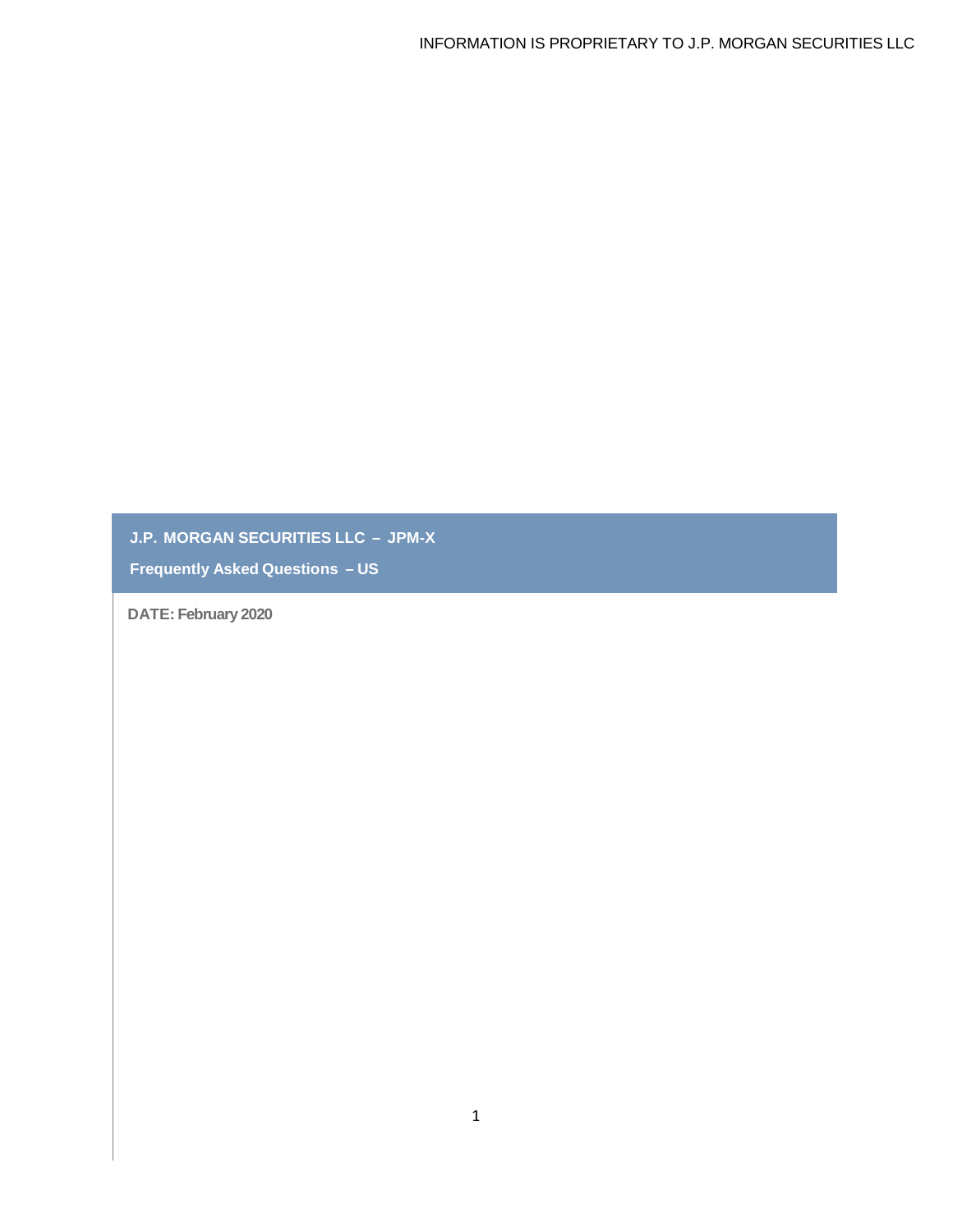# **Preface**

The information contained in these frequently asked questions ("FAQs") is provided in respect of the institutional equities securities business conducted by J.P. Morgan Securities LLC ("JPMS" or the "Firm"), a broker-dealer registered with the U.S. Securities and Exchange Commission, and is limited to the Firm's alternative trading system JPM-X, unless otherwise indicated. For information regarding JPMS' proprietary algorithmic trading strategies, smart order routing technology (the "SOR" or, collectively with the algorithmic trading strategies, the "algorithms/SOR"), internal engine for matching against principal interest, or order handling and routing practices, please contact your JPMS representative directly.

JPMS is a subsidiary of JPMorgan Chase & Co.

### **IMPORTANT DISCLAIMER**

These FAQs are provided for your information only and do not supersede any agreement in place between you and JPMS. These FAQS do not constitute: (i) research or a product of the JPMS research department, (ii) an offer to sell, a solicitation of an offer to buy, or a recommendation for any investment product or strategy, or (iii) any investment, legal, or tax advice. You are solely responsible for deciding whether any investment product or strategy is appropriate for you based upon your investment goals, financial situation, and tolerance for risk.

The information contained herein is as of the date referenced on the front cover of these FAQs or as otherwise indicated in the particular response and JPMS does not undertake any obligation to update such information. All content, data, statements, and other information are not warranted as to completeness and are subject to change.

Without limiting any of the foregoing, to the fullest extent permitted by applicable law, in no event shall JPMS have any liability for any special, punitive, indirect, or consequential damages (including lost profits or lost opportunity) in connection with the information contained in these FAQs, even if notified of the possibility of such damages.

The FAQs are proprietary to JPMS. Any unauthorized use, dissemination, distribution, or copying of the FAQs, in whole or in part, is strictly prohibited.

### **JPM-X – Alternative Trading System (ATS)**

### **1. Does JPMS operate an ATS?**

Yes. JPMS operates two alternative trading systems, JPM-X and JPB-X. These FAQs relate to JPM-X.

### **2. Where can I locate the Form ATS-N for JPM-X?**

The Form ATS-N for JPM-X is available on the SEC's website at the following link: https://www.sec.gov/cgibin/browse-edgar?action=getcompany&filenum=013-00110

## **3. Can clients opt out of JPM-X?**

Yes. As with any non- protected venue under Regulation NMS, clients may opt out of executing within JPM-X by instructing their JPMS representative.

### **4. What ordertypes and attributes does JPM-X accept?**

JPM-X accepts non-peg limit, primary peg, midpoint peg, and market peg orders. Peg orders may also have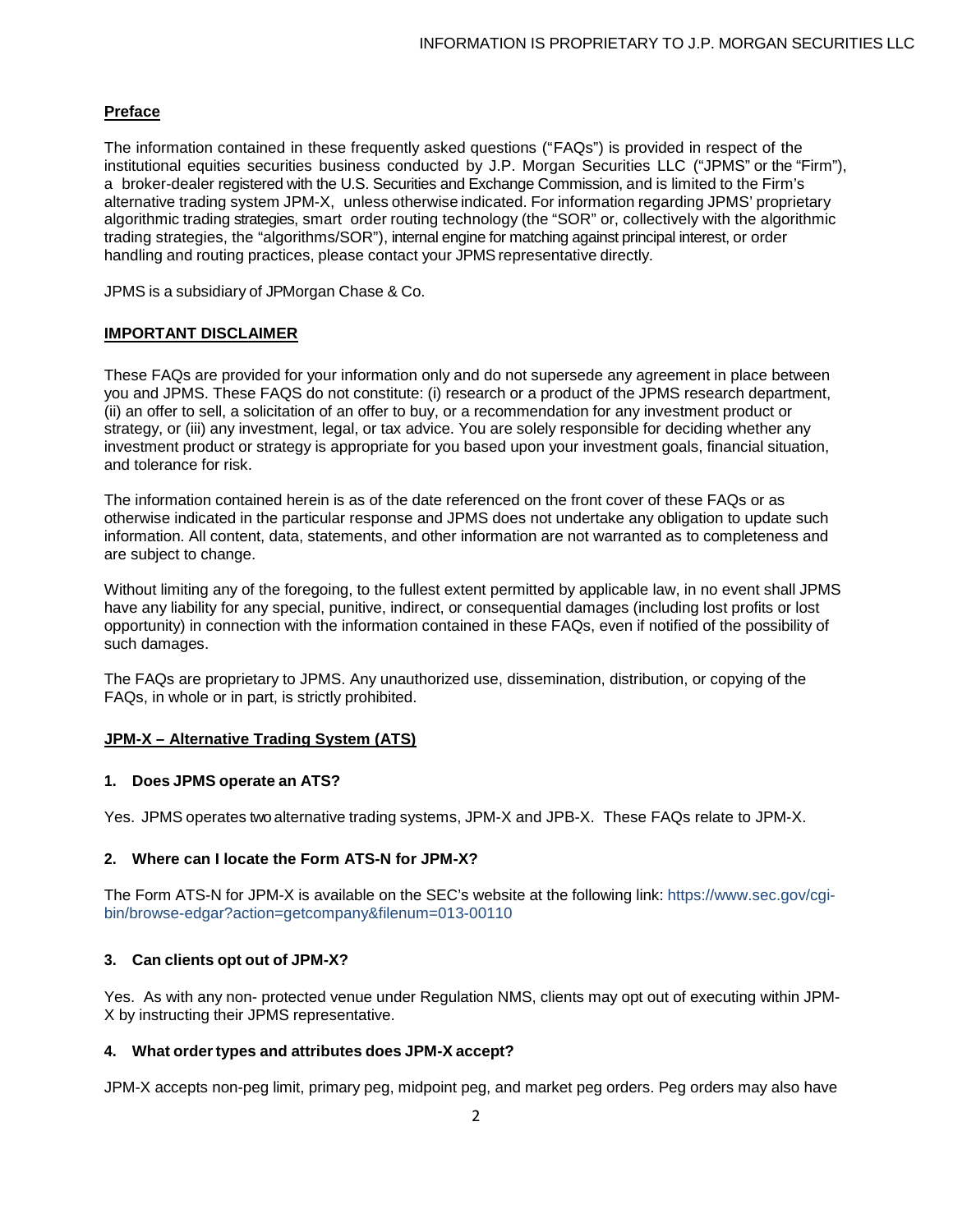a limit price. JPM-X supports DAY and IOC time-in-force instructions on orders.

#### **5. What conditional order types and attributes does JPM-X accept?**

Yes, JPM-X accepts non-peg limit, primary peg, midpoint peg, and market peg conditional orders. Peg conditional orders may also have a limit price. JPM-X supports only DAY time-in-force instructions on conditional orders.

#### **6. Does JPM-X receive or send indications of interest?**

JPM-X does not receive indications of interest. Beginning on or after February 14, 2020, the anonymized, aggregated quantities of resting buy firm orders and resting sell firm orders, per symbol, available in each tier of the JPM-X order book at (i) the National Best Bid, (ii) National Best Offer, or (iii) NBBO midpoint (with non-peg limit orders that could be executed at more than one of the above prices aggregated with orders at the most aggressive of those prices) will be made known to the SOR with a frequency of up to once per second. The SOR will use this information solely to decide whether to route firm orders to JPM-X and will not share the information with any other trading system or desk.

#### **7. What order priority is used to determine a match within JPM-X?**

Once JPM-X determines that an order is eligible for execution, it is crossed with other eligible order(s) on the opposite side of the market based on price/tier/time priority (e.g., at a given price level, Tier 1 orders have higher priority than Tier 2 orders, and at a given price level within the same tier, orders received earlier in time have higher priority than orders received later in time).With respect to orders and conditional orders at the same price, orders always have priority over conditional orders irrespective of their tier or when they were received by JPM-X.

#### **8. Please explain the JPM-X matching logic.**

When crossing two orders matched for execution, JPM-X executes at or within their effective limit prices. For marketable limit orders, the effective limit price is the NBBO inside offer for buy orders and the NBBO inside bid for sell orders. For peg orders, the effective limit price is the better of the limit price specified on the order, if any, and the price defined by the peg instruction. (For example, for a midpoint peg order with a limit price, the effective limit price is the better of the order's limit price and the NBBO midpoint.) If the effective limit prices of two orders overlap, the orders will cross within, or at one of, the effective limit prices.

Note that JPM-X does not execute a cross if the inside quotation of the NBBO is crossed (i.e., the inside bid exceeds the inside offer) or locked (i.e., the inside bid is equal to the inside offer). JPM-X also does not execute a cross in any NMS stock that is subject to a regulatory or trading halt.

In looking for crossing opportunities, JPM-X complies with any applicable participation instruction associated with each order. All orders, once found eligible for crossing, are executed by JPM-X on the basis of price/tier/time priority as described in FAQ 7.

In addition, when a circuit breaker has been triggered for an NMS stock under Rule 201 of Regulation SHO and JPM-X has matched a short sale order for execution, JPM-X will only execute at a price that is above the NBBO inside bid.

#### **9. Please provide details regarding the participants that contribute to JPM-X's liquidity.**

The participants in JPM-X include internal trading desks, affiliates, and clients of JPMS. These clients include issuers, investment companies, banks, asset managers, hedge funds, brokers, dealers, market makers, principal trading firms, governments, and sovereign wealth funds.

## **10. Does JPM-X internalize client order flow against JPMS' principal and proprietary flow? Can clients opt out of principal and proprietary order flow?**

Client orders may be internalized against principal order flow. Clients are able to opt out of interacting with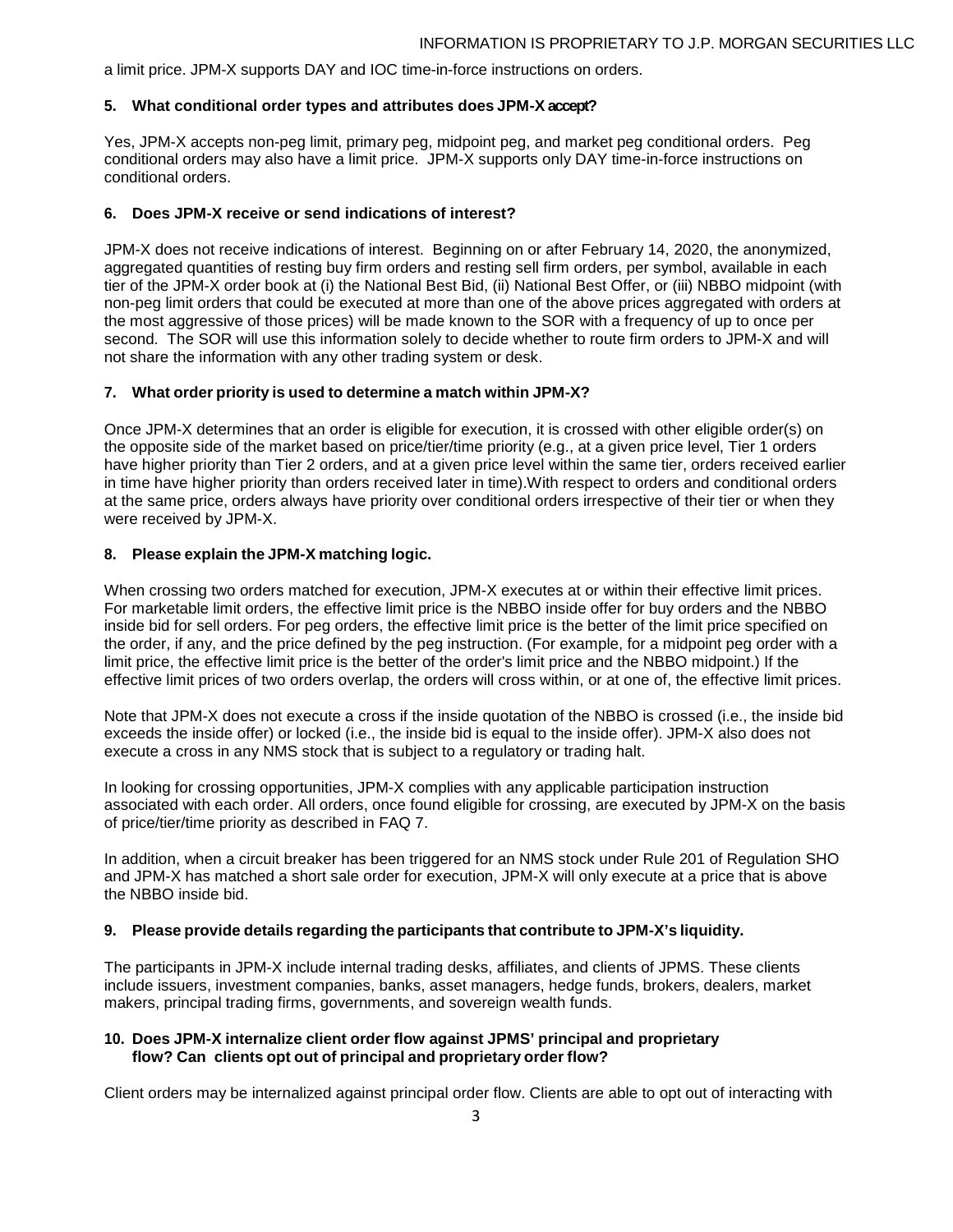principal order flow types (see FAQ 14). It is against JPMS policy to engage in proprietary trading activity that JPMS believes would be prohibited under the Volcker Rule (Section 13 of the Bank Holding Company Act of 1956 and the associated rules and regulations). Note, however, that JPMS' understanding and application of the Volcker Rule may evolve over time.

## **11. Do any JPMS-affiliated entities access JPM-X?**

JPMS' algorithms/SOR may route orders and conditional orders from affiliates of JPMS to JPM-X for execution.

## **12. How do clients access JPM-X?**

JPMS' clients, affiliates, and internal traders can access JPM-X through JPMS' algorithms/SOR. JPMS' clients and internal traders also can access JPM-X directly by routing through JPMS' JISU technology, a low-latency platform accessible through a standard FIX messaging protocol (FIX 4.2 API).

## **13. Please explain JPMS' monitoring of JPM-X.**

During the course of a trading day, JPMS personnel monitor various JPM-X parameters, including, for example, burst rates, order and cancellation rates, and other criteria, to better assure that JPM-X is operating appropriately. In addition, on a post-trade basis, JPMS personnel review reports and other information designed to detect certain trading behavior that may affect JPM-X.

## **14. Does JPM-X offer segmentation and allow participants to opt out of interaction with certain flow?**

Participants' orders and conditional orders are assigned to order flow types, each of which corresponds to a tier used for purposes of determining priority (given JPM-X's use of price/tier/time priority as described above). JPMS assigns order flow types based upon an initial review of information received from the participant at onboarding. The order flow types and corresponding tiers are provided below.

Tier 1 (Order Flow Type I-1) -- Institutional investor client flow and JPMS affiliates' flow accessing JPM-X via the algorithms/SOR;

Tier 2 (Order Flow Type I-2) -- Institutional investor client flow with direct access to JPM-X;

Tier 3 (Order Flow Type I-3) -- U.S.-registered broker-dealer client flow (both agency and principal) accessing JPM-X via the algorithms/SOR;

Tier 4 (Order Flow Type P-1) -- Internal (JPMS) principal trading desk flow accessing JPM-X via the algorithms/SOR;

Tier 4 (Order Flow Type P-2) -- Internal (JPMS) electronic liquidity provider flow with direct access to JPM-X;

Tier 5 (Order Flow Type I-4 / ELP) -- Flow of external broker-dealers categorized as electronic liquidity providers with direct access to JPM-X; and

Tier 5 (Order Flow Type I-5) -- Flow of external broker-dealers not categorized as electronic liquidity providers (both agency and principal) with direct access to JPM-X.

Participants can restrict the order flow types or tiers with which their orders and/or conditional orders interact. Participants can identify order flow type or tier restrictions (i) on an order-by-order basis in the order or conditional order instructions submitted to JPMS or (ii) by contacting the participant's JPMS representative with respect to a subset of orders and/or conditional orders or all order flow. JPMS may further limit the order flow types or tiers with which a participant's orders and/or conditional orders interact based on the participant's trading objectives, consistent with the participant's order instructions (e.g., when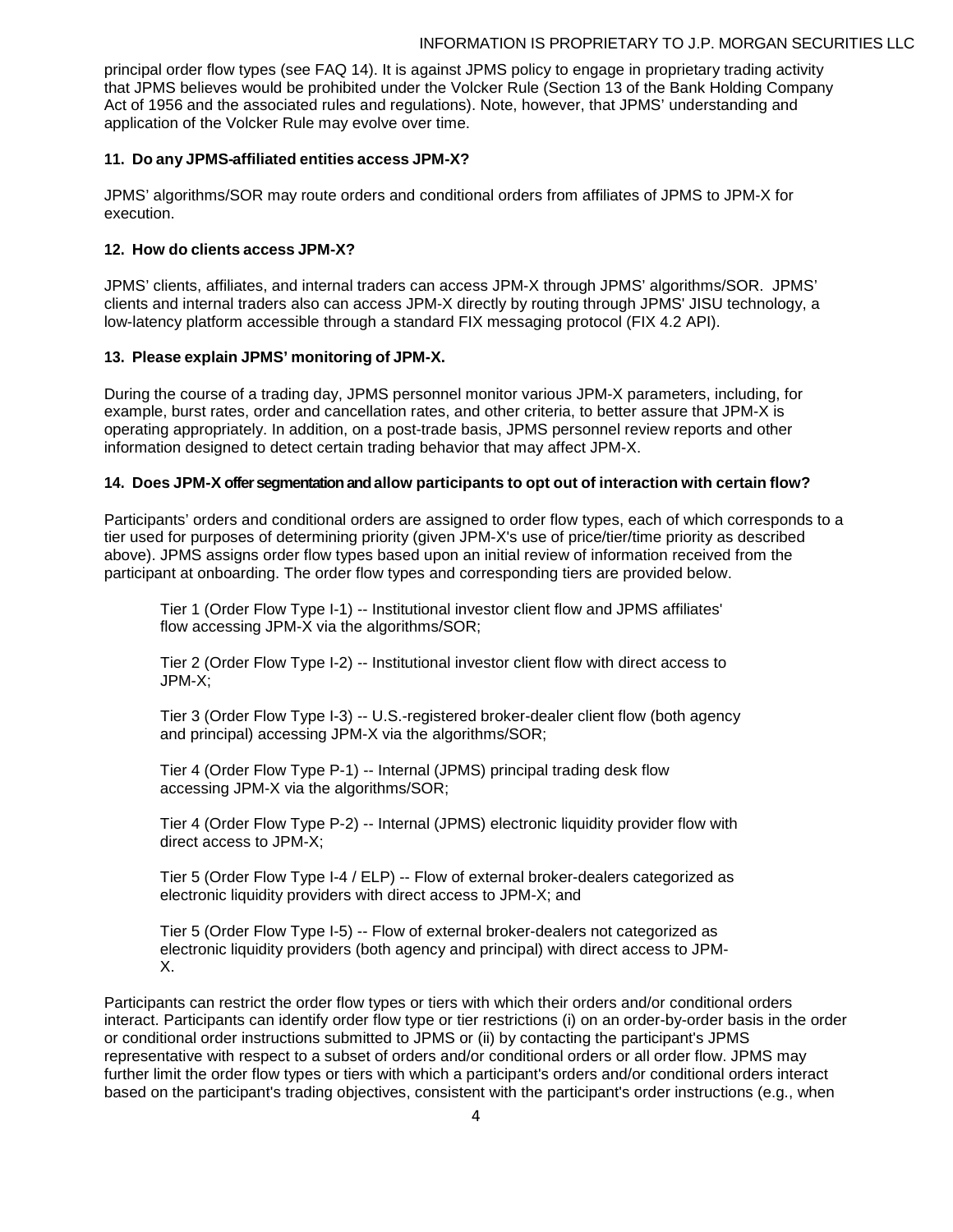a participant has informed JPMS that the participant seeks a low participation rate and so JPMS, in light of that objective, reduces the liquidity available to the participant in JPM-X by restricting the order flow tiers with which the participant's orders and/or conditional orders would interact). In addition, JPMS can apply self-crossing restrictions and may consult with the participant in determining such restrictions.

## **15. What market data feeds are used by JPM-X?**

JPMS determines the NBBO and protected quotes and executes transactions in JPM-X based on market data received from direct feeds or, in the case of any market data for NYSE American, NYSE Chicago, NYSE National, and the ADF, Securities Information Processors (the "SIP"). In the event of any disruption of services or other issues with any of the direct feeds, JPMS reserves the right to execute transactions in JPM-X based on market data from the SIP for any (or all) market center(s). JPMS may suspend trading in an NMS stock if the market data received by JPM-X for the stock from the SIP is unavailable, unstable, experiencing unacceptable latencies, or detected to be providing quotes that appear to have quality issues. The list of market centers for which JPMS receives market data from direct feeds may change from time to time.

### **16. How are odd lots taken into account when determining the NBBO based on price information across exchange feeds?**

JPM-X refers to a combination of direct feeds and the SIP to calculate the NBBO. If the direct feed received from an exchange includes odd lot quotes, JPM-X considers the best price at which the exchange's odd lot quotes would be aggregated and published to the SIP to be that exchange's protected quote for purposes of determining the NBBO.

## **17. What is JPMS' expected behavior in the event of a disruption in the ability to trade report to a FINRA trade reporting facility?**

Upon determining that JPMS' ability to report to a FINRA trade reporting facility has been compromised, the Firm may take steps to limit impact by ceasing to execute trades in JPM-X.

JPMS will endeavor to notify clients that access JPM-X directly of the Firm's response to such FINRA trade reporting facility systems issues as appropriate.

## **18. Does JPMS allow clients to co-locate with JPM-X?**

Clients that seek to increase the speed of their communication with JPM-X can choose to route orders and conditional orders directly to JPM-X via JPMS' JISU platform rather than having orders and conditional orders routed to JPM-X on their behalf via the algorithms/SOR. Lucera is a third-party connectivity provider that connects such clients to JISU via a 10 GB/sec fiber cross-connect between Lucera and JISU. Clients also can contract directly with Equinix to be located in the Equinix NY4 New York IBX Data Center, the same data center in which the JPMS trading algorithms, SOR, JISU, and JPM-X are located. Clients, however, cannot share the same rack space with the JPMS trading algorithms, SOR, JISU, and JPM-X. Clients, irrespective of their location, can, but are not required to, access JISU.

## **19. Does JPMS allow electronic liquidity providers to enter orders into JPM-X?**

Yes. Electronic liquidity providers are permitted to enter orders in JPM-X, as described in FAQ 14.

### **20. Can we opt out of trading with electronic liquidity providers?**

Yes. See FAQ 14.